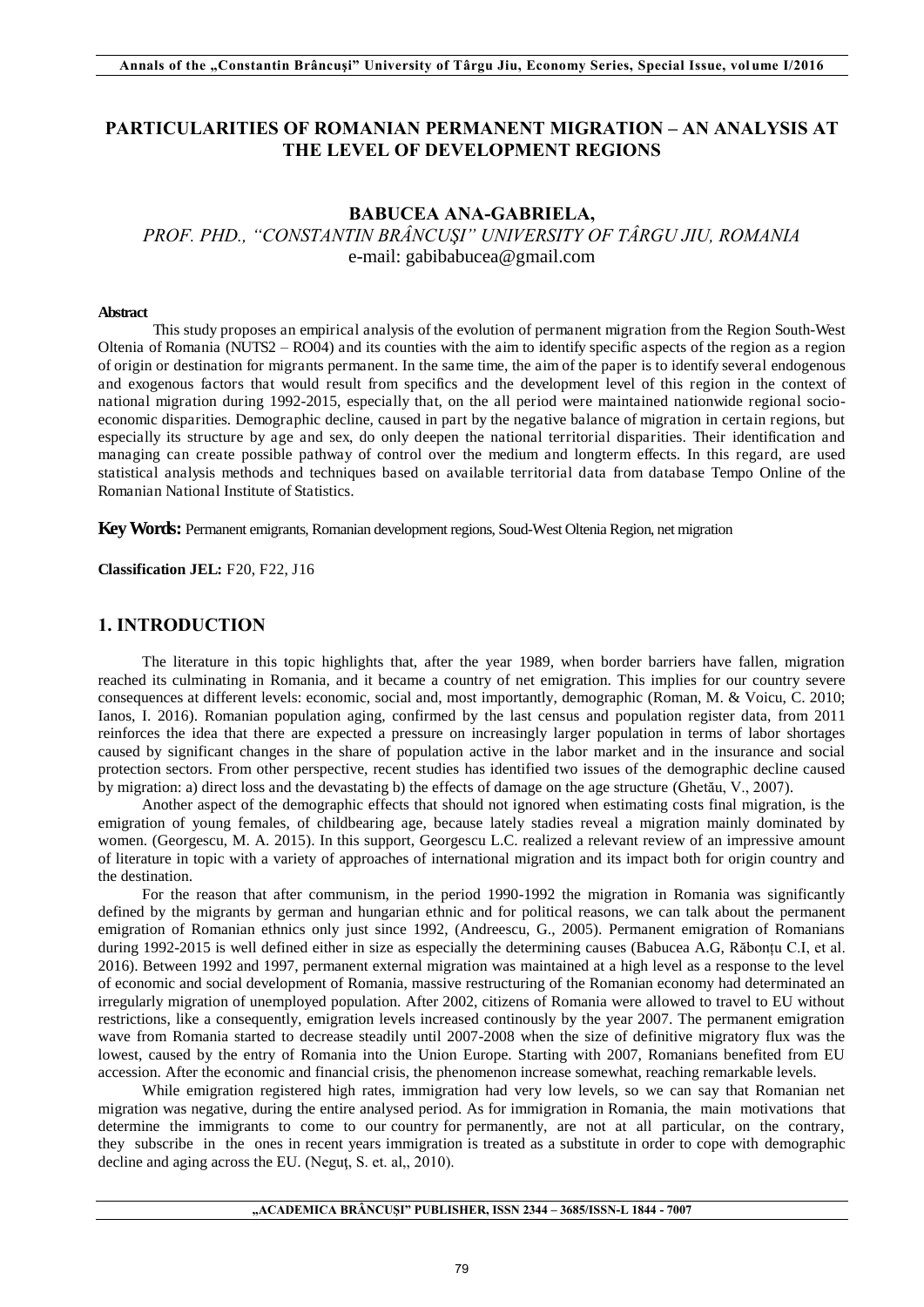### **2. DATASET AND METHODOLOGY**

The dataset that supported the study, about number of permanently emigrants and immigrants considered at the level of the eight Romanian development regions, covers the period from the year 1992 to year 2015, and it is public available in the database Tempo Online of National Institute of Statistics of Romania.

However, we must consider that data on emigrants refers to Romanian citizens who change their usual residence, are from the administrative sources, as exclusive data provider. So, the migration from Romania are still undervalued, due to lack of data sources to provide information on all persons leaving Romania for a period of at least 12 months, with or without residence change. In this regard, we applied statistical methods and techniques usualy used in territorial comparations.

## **3. SPECIFIC ASPECTS OF THE ROMANIAN PERMANENT MIGRATION PHENOMENON AT THE REGIONS LEVEL**

As can be seen from the data in the table below, it is clear that, starting with the 90s, Romania was constantly a "country of origin" even for the permanent emigration phenomenon, as for temporary emigration. Socio-economic conditions in Romania generated hard reasons for own citizens to emigrate, and in the same time, made from Romania an unattractive "country of destination" for the emigrants of other countries.

Even if starting with the EU free movement from 2001, the permanent emigration was stabilized, only after the year 2007 caused by the entry of Romania into the Union Europe, our country has become somewhat attractive for immigration, so net migration became positive. Figure no. 1 shows the evolution for the three main indicators of Romanian migration.

|       |                  | $1.01$ $\mu$ $\mu$ $\mu$ $\sigma$ $\mu$ $\sigma$ $\mu$ |                                |                                     |
|-------|------------------|--------------------------------------------------------|--------------------------------|-------------------------------------|
| Years | <b>Emigrants</b> | Immigrants                                             | <b>Net</b><br><b>Migration</b> | 40000                               |
| 1992  | 31152            | 1753                                                   | $-29399$                       | 30000                               |
| 1993  | 18446            | 1269                                                   | $-17177$                       |                                     |
| 1994  | 17146            | 878                                                    | $-16268$                       | 20000                               |
| 1995  | 25675            | 4458                                                   | $-21217$                       |                                     |
| 1996  | 21526            | 2053                                                   | $-19473$                       | 10000                               |
| 1997  | 19945            | 6600                                                   | $-13345$                       |                                     |
| 1998  | 17536            | 11907                                                  | $-5629$                        | $\Omega$                            |
| 1999  | 12594            | 10078                                                  | $-2516$                        |                                     |
| 2000  | 14753            | 11024                                                  | $-3729$                        | <b>1993</b> 091<br>1991<br>$-10000$ |
| 2001  | 9921             | 10350                                                  | 429                            |                                     |
| 2002  | 8154             | 6582                                                   | $-1572$                        | $-20000$                            |
| 2003  | 10673            | 3267                                                   | $-7406$                        |                                     |
| 2004  | 13082            | 2987                                                   | $-10095$                       | $-30000$                            |
| 2005  | 10938            | 3704                                                   | $-7234$                        |                                     |
| 2006  | 14197            | 7714                                                   | $-6483$                        | $-40000$                            |
| 2007  | 8830             | 9575                                                   | 745                            |                                     |
| 2008  | 8739             | 10030                                                  | 1291                           |                                     |
| 2009  | 10211            | 8606                                                   | $-1605$                        |                                     |
| 2010  | 7906             | 7059                                                   | $-847$                         |                                     |
| 2011  | 18307            | 15538                                                  | $-2769$                        | Figure. no                          |
| 2012  | 18001            | 21684                                                  | 3683                           | Phenomenon (I                       |
| 2013  | 19056            | 23897                                                  | 4841                           |                                     |
| 2014  | 11251            | 36644                                                  | 25393                          |                                     |
| 2015  | 15235            | 23093                                                  | 7858                           |                                     |







Source: author processing based on data from Tempo Online,<http://statistici.insse.ro/shop/>

 The year 2010, the first one with signs of the output of EU economic and financial crisis, seems for Romania, to be the starting point for a new trend, a growing net migration. Since 2012, the net migration became continuously positive one, the number of emigrants been significantly exceeded by the number of immigrants.

For analyzing migration data at the level of each development region of Romania, we considered the content of Table no. 2., that presents the evolution of the Romanian permanent migration – Emigrants, Immigrants and Net migration, during the period 1992-2015, by regions at the level of NUTS2.

For the entire period considered, can note significant differences between the 8 regions, both for the evolution of the number of emigrants and for the immigrants, and obviously for the net balance of migration as a difference between the number of emigrants and immigrants (See Figures no. 2-3).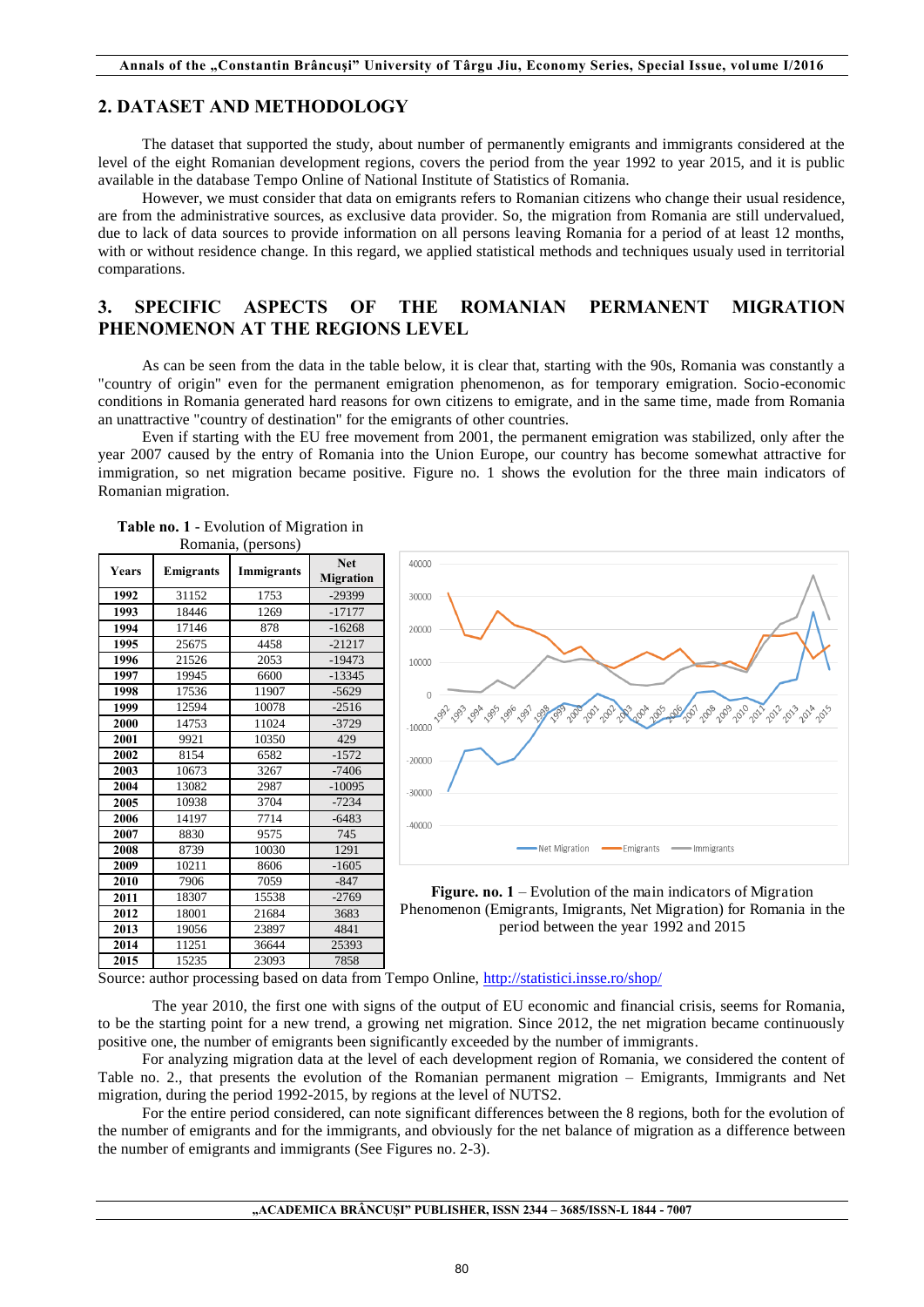

**Figure no. 2** – Romanian Permanent Migration, at the level of the  $8<sup>th</sup>$  regions (NUTS2)

 Because in the recent years, from the years 2010, were identified at the nationwide changes both in structure and in the volume of migration at regional level, we considered relevant to analyse such an aspect at the regional level. Remarkable in this respect there are two development regions with spectacular evolution relative to the previous period - Bucharest-Ilfov region, the most developed region of Romania, including the capital of the country, and the Northeast region, the least developed region of Romania (according to EUROSTAT report based on data from 2014).



**Figure no. 3** – Permanent Net Migration of Romania

Note that, from all regions of Romania, the only region where the number of immigrants in recent years is consistently higher than that of immigrants is the North - East Region, and those differences had caused in fact the positive trend at the national level. (See Figure no.3). Moreover, this is even more difficult to explain, for the reason that this region is the poorest. To explain this aspect we took into account data on the country of origin of immigrants in Romania in the period between year 2010 and year 2015 presented in Table no. 3.

| Table no. 3 – Evolution of Permanent immigrants in Romania, by country of origin |  |  |
|----------------------------------------------------------------------------------|--|--|
|                                                                                  |  |  |

| County of origin               | 2010 |       |       | 2011  |       | <br>2012 |       | 2013  |       | ----<br>2014 | 2015  |       |
|--------------------------------|------|-------|-------|-------|-------|----------|-------|-------|-------|--------------|-------|-------|
| <b>Total</b>                   | 7059 | 100%  | 15538 | 100%  | 21684 | 100%     | 23897 | 100%  | 36644 | 100%         | 23093 | 100%  |
| Austria                        | 111  | 1,57  | 80    | 0.51  | 50    | 0,23     | 62    | 0.26  | 69    | 0,19         | 129   | 0.56  |
| Canada                         | 230  | 3,26  | 224   | 1,44  | 132   | 0.61     | 153   | 0.64  | 202   | 0.55         | 299   | 1,29  |
| France                         | 149  | 2,11  | 143   | 0,92  | 83    | 0.38     | 85    | 0,36  | 160   | 0,44         | 202   | 0.87  |
| Germany                        | 438  | 6,20  | 357   | 2,30  | 280   | 1,29     | 669   | 2,80  | 269   | 0.73         | 465   | 2,01  |
| <b>Israel</b>                  | 108  | 1,53  | 130   | 0,84  | 64    | 0,30     | 98    | 0.41  | 106   | 0.29         | 142   | 0.61  |
| <b>Italy</b>                   | 1274 | 18.05 | 692   | 4.45  | 473   | 2.18     | 553   | 2,31  | 879   | 2.40         | 1315  | 5,69  |
| <b>Republic of Moldova</b>     | 1973 | 27.95 | 8919  | 57,40 | 16931 | 78,08    | 20066 | 83.97 | 20125 | 54.92        | 14340 | 62,10 |
| <b>United State of America</b> | 434  | 6.15  | 479   | 3.08  | 298   | 1,37     | 325   | 1.36  | 369   | 1.01         | 477   | 2,07  |
| <b>Ukraine</b>                 | 39   | 0,55  | 1013  | 6,52  | 492   | 2,27     | 684   | 2,86  | 1090  | 2,97         | 1221  | 5,29  |
| <b>Hungary</b>                 | 294  | 4,16  | 248   | 1,60  | 166   | 0,77     | 158   | 0,66  | 163   | 0,44         | 227   | 0.98  |
| <b>Other countries</b>         | 2009 | 28,46 | 3253  | 20,94 | 2715  | 12,52    | 1044  | 4,37  | 13212 | 36.06        | 4276  | 18,52 |

|  |  | "ACADEMICA BRANCUSI" PUBLISHER, ISSN 2344 – 3685/ISSN-L 1844 - 7007 |  |
|--|--|---------------------------------------------------------------------|--|
|--|--|---------------------------------------------------------------------|--|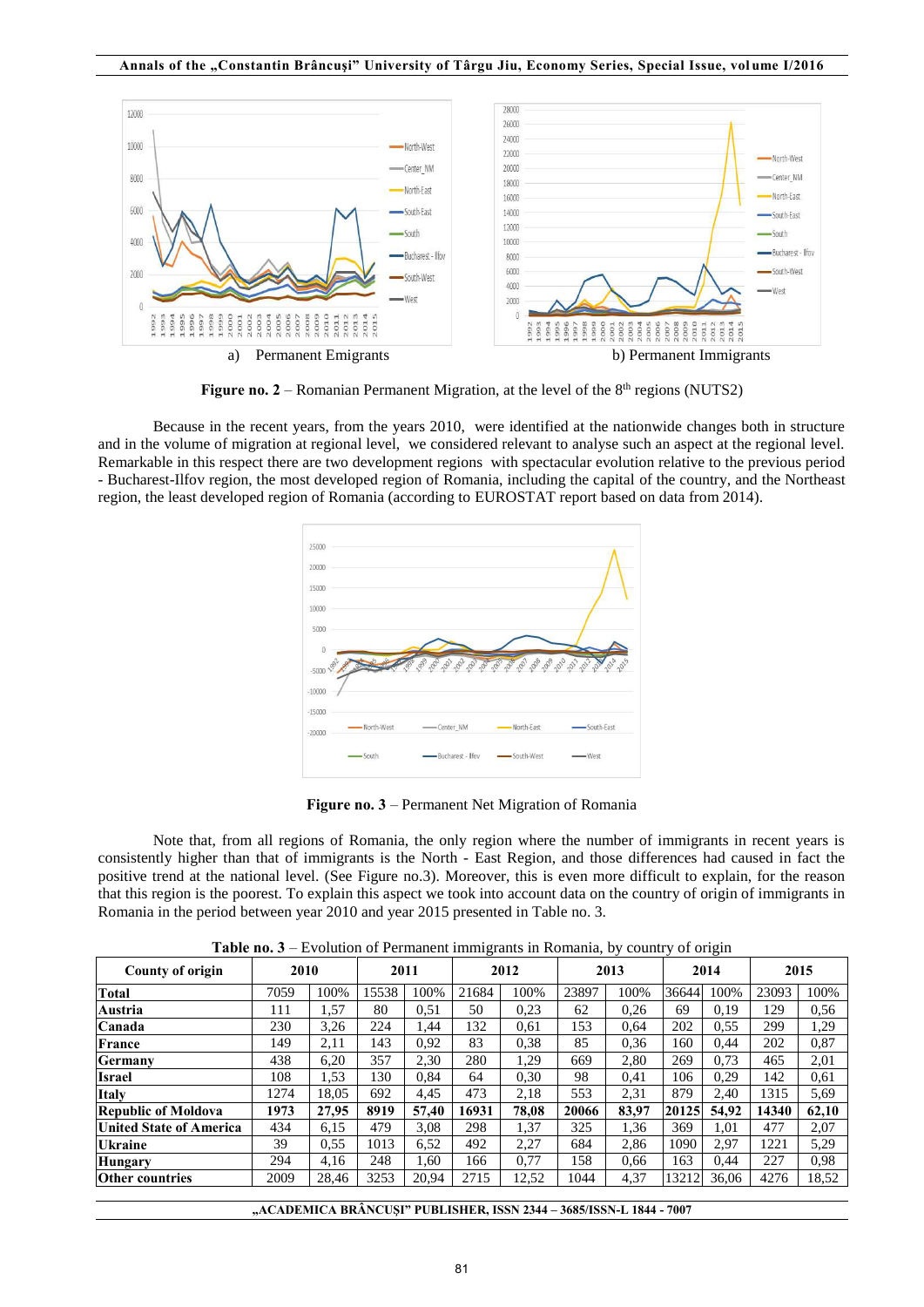### **Annals of the "Constantin Brâncuşi" University of Târgu Jiu, Economy Series, Special Issue, vol ume I/2016**

|                           |                         |               |               |               |               |               | .             |               |               |               | .             |               |               |               |               |               |               |              |               |               |               |               |               |               |               |
|---------------------------|-------------------------|---------------|---------------|---------------|---------------|---------------|---------------|---------------|---------------|---------------|---------------|---------------|---------------|---------------|---------------|---------------|---------------|--------------|---------------|---------------|---------------|---------------|---------------|---------------|---------------|
| Regions                   | Indicators              | 1992          | 1993          | 1994          | 1995          | 1996          | 1997          | 1998          | 1999          | 2000          | 2001          | 2002          | 2003          | 2004          | 2005          | 2006          | 2007          | 2008         | 2009          | 2010          | 2011          | 2012          | 2013          | 2014          | 2015          |
|                           | Net Emigration          | -29399        | -17177        | $-16268$      | -21217        | -19473        | -13345        | -5629         | $-2516$       | $-3729$       | 429           | $-1572$       | $-7406$       | -10095        | $-7234$       | $-6483$       | 745           | 1291         | $-1605$       | $-847$        | $-2769$       | 3683          | 4841          | 25393         | 7858          |
| Total<br>ROMANIA          | Emigrants               | 31152         | 18446         | 17146         | 25675         | 21526         | 19945         | 17536         | 12594         | 14753         | 9921          | 8154          | 10673         | 13082         | 10938         | 14197         | 8830          | 8739         | 10211         | 7906          | 18307         | 18001         | 19056         | 11251         | 15235         |
|                           | Immigrants              | 1753          | 1269          | 878           | 4458          | 2053          | 6600          | 11907         | 10078         | 11024         | 10350         | 6582          | 3267          | 2987          | 3704          | 7714          | 9575          | 10030        | 8606          | 7059          | 15538         | 21684         | 23897         | 36644         | 23093         |
|                           | Net Emigration          | $-5422$       | -2565         | $-2443$       | $-3524$       | -2994         | $-1883$       | $-505$        | $-598$        | $-1070$       | $-803$        | $-1210$       | $-1671$       | $-2016$       | $-1317$       | $-1468$       | $-345$        | $-297$       | $-498$        | $-361$        | $-971$        | -1089         | $-1166$       | 1449          | $-1043$       |
| North-<br>West            | Emigrants               | 5593          | 2752          | 2532          | 4070          | 3311          | 3003          | 2142          | 1657          | 2271          | 1569          | 1536          | 1893          | 2270          | 1595          | 1876          | 1045          | 1137         | 1284          | 992           | 1757          | 1766          | 1848          | 1301          | 1831          |
|                           | Immierants              | 171           | 187           | 89            | 546           | 317           | 1120          | 1637          | 1059          | 1201          | 766           | 326           | 222           | 254           | 278           | 408           | 700           | 840          | 786           | 631           | 786           | 677           | 682           | 2750          | 788           |
|                           | Net Emigration          | $-10841$      | $-5201$       | $-3728$       | $-5286$       | -3775         | $-3376$       | $-1736$       | $-1309$       | $-1797$       | $-1075$       | $-1232$       | -1957         | $-2703$       | $-1923$       | $-2402$       | $-957$        | $-667$       | $-869$        | $-484$        | -1209         | $-969$        | $-1164$       | $-558$        | $-902$        |
| Center                    | Emigrants               | 10991         | 5338          | 3819          | 5709          | 3971          | 4071          | 2683          | 1964          | 2640          | 1703          | 1628          | 2219          | 2958          | 2164          | 2739          | 1570          | 1504         | 1689          | 1163          | 1921          | 1776          | 1870          | 1345          | 1794          |
|                           | Immigrants              | 150           | 137           | 91            | 423           | 196           | 695           | 947           | 655           | 843           | 628           | 396           | 262           | 255           | 241           | 337           | 613           | 837          | 820           | 679           | 712           | 807           | 706           | 787           | 892           |
|                           | <b>Net Emigration</b>   | $-939$        | $-474$        | $-666$        | $-1081$       | $-1226$       | $-630$        | 737           | $-1$          | 92            | 2091          | 690           | $-839$        | $-1514$       | $-1513$       | $-1977$       | $-519$        | $-183$       | $-419$        | $-187$        | 1342          | 8639          | 13927         | 24314         | 12330         |
| Nort -<br>East            | Emigrants               | 1015          | 558           | 711           | 1241          | 1315          | 1596          | 1450          | 1216          | 1837          | 1667          | 1140          | 1495          | 1853          | 1852          | 2556          | 1522          | 1412         | 1593          | 1302          | 2972          | 3027          | 2742          | 1964          | 2729          |
|                           | Immigrants              | 76            | 84            | 45            | 160           | 89            | 966           | 2187          | 1215          | 1929          | 3758          | 1830          | 656           | 339           | 339           | 579           | 1003          | 1229         | 1174          | 1115          | 4314          | 11666         | 16669         | 26278         | 15059         |
|                           | Net Emigration          | -701          | $-563$        | $-731$        | $-970$        | $-1024$       | $-724$        | $-259$        | $-331$        | $-775$        | 109           | 46            | $-532$        | $-821$        | $-927$        | -966          | $-182$        | -8           | $-298$        | $-192$        | -311          | 611           | $-212$        | 302           | $-250$        |
| South<br>East             | Emigrants               | 873           | 652           | 778           | 1186          | 1113          | 1202          | 1005          | 857           | 1213          | 813           | 632           | 826           | 1039          | 1160          | 1360          | 863           | 881          | 1038          | 830           | 1551          | 1620          | 1894          | 1481          | 1823          |
|                           | Immigrants              | 172           | 89            | 47            | 216           | 89            | 478           | 746           | 526           | 438           | 922           | 678           | 294           | 218           | 233           | 394           | 681           | 873          | 740           | 638           | 1240          | 2231          | 1682          | 1783          | 1573          |
| South<br>Muntenia         | Net Emigration          | $-536$        | $-379$        | $-504$        | $-931$        | -1035         | $-718$        | $-388$        | $-412$        | $-748$        | $-331$        | $-37$         | $-357$        | $-471$        | $-310$        | $-424$        | $-121$        | $-91$        | $-231$        | $-261$        | $-608$        | $-994$        | $-1189$       | $-788$        | $-1030$       |
|                           | Emigrants               | 614<br>78     | 420<br>41     | 540<br>36     | 1052<br>121   | 1087<br>52    | 971<br>253    | 750<br>362    | 690<br>278    | 1039<br>291   | 668<br>337    | 360<br>323    | 538<br>181    | 578<br>107    | 453<br>143    | 663<br>239    | 507<br>386    | 549<br>458   | 644<br>413    | 602<br>341    | 1107<br>499   | 1414<br>420   | 1646<br>457   | 1214<br>426   | 1590<br>560   |
| $\mathbf{I}$              | Immigrants              |               |               |               |               |               |               |               |               |               |               |               |               |               |               |               |               |              |               |               |               |               |               |               | 299           |
| Bucharest<br>Ilfov        | <b>Net Emigration</b>   | $-3715$       | -2139         | -3381         | $-3868$       | -4521         | $-2170$       | $-1679$       | 1322          | 2693          | 1539          | 1101          | $-542$        | $-658$        | 257           | 2656          | 3480          | 3064         | 1716          | 1363          | 878           | $-423$        | $-3172$       | 1948          | 2705          |
|                           | Emigrants               | 4381          | 2523          | 3678          | 5916          | 5266          | 4045          | 6376          | 4014          | 2913          | 1841          | 1431          | 1792          | 2057          | 1808          | 2440          | 1643          | 1567         | 1936          | 1456          | 6106          | 5479          | 6148          | 1797          |               |
|                           | Immigrants              | 666           | 384           | 297           | 2048          | 745           | 1875          | 4697          | 5336          | 5606          | 3380          | 2532          | 1250          | 1399          | 2065          | 5096          | 5123          | 4631         | 3652          | 2819          | 6984          | 5056          | 2976          | 3745          | 3004          |
| South-<br>West<br>Oltemia | <b>Net Emigration</b>   | $-525$<br>581 | $-301$<br>351 | $-369$<br>396 | $-692$<br>791 | $-712$<br>767 | $-652$<br>835 | $-389$<br>614 | $-432$<br>574 | $-667$<br>772 | $-306$<br>468 | $-176$<br>306 | $-374$<br>489 | $-485$<br>589 | $-375$<br>488 | $-424$<br>617 | $-121$<br>451 | $-46$<br>419 | $-277$<br>607 | $-199$<br>449 | $-459$<br>759 | $-533$<br>791 | $-558$<br>797 | $-380$<br>681 | $-461$<br>833 |
|                           | Emigrants<br>Immigrants | 56            | 50            | 27            | 99            | 55            | 183           | 225           | 142           | 105           | 162           | 130           | 115           | 104           | 113           | 193           | 330           | 373          | 330           | 250           | 300           | 258           | 239           | 301           | 372           |
|                           | <b>Net Emigration</b>   | $-6720$       | -5555         | -4446         | -4865         | -4186         | $-3192$       | $-1410$       | $-755$        | $-1457$       | $-795$        | $-754$        | $-1134$       | $-1427$       | $-1126$       | $-1478$       | -490          | $-481$       | $-729$        | $-526$        | $-1431$       | -1559         | $-1625$       | $-894$        | $-1085$       |
| West                      |                         | 7104          | 5852          | 4692          | 5710          | 4696          | 4222          | 2516          | 1622          | 2068          | 1192          | 1121          | 1421          | 1738          | 1418          | 1946          | 1229          | 1270         | 1420          | 1112          | 2134          | 2128          | 2111          | 1468          | 1930          |
|                           | Emigrants               |               |               |               |               |               |               |               |               |               |               |               |               |               |               |               |               |              |               |               |               |               |               |               |               |
|                           | Immigrants              | 384           | 297           | 246           | 845           | 510           | 1030          | 1106          | 867           | 611           | 397           | 367           | 287           | 311           | 292           | 468           | 739           | 789          | 691           | 586           | 703           | 569           | 486           | 574           | 845           |

**Table no. 2** – Evolution of the Romanian permanent migration – Emigrants, Immigrants and Net migration, during the period 1992-2015, by regions (NUTS2)

Source: Calculated by the author based on data from Tempo Online (http://statistici.insse.ro/shop/)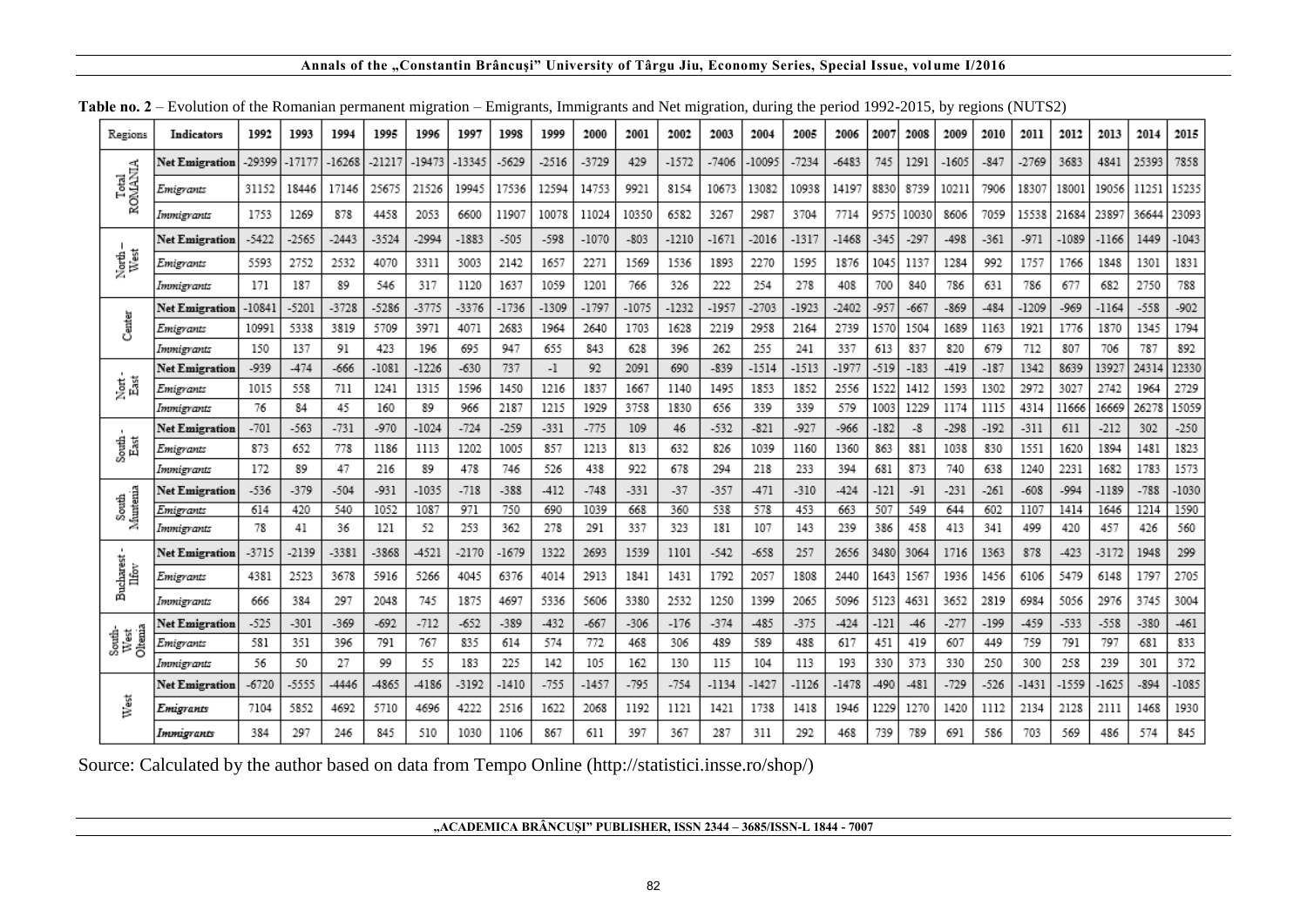#### **Annals of the "Constantin Brâncuşi" University of Târgu Jiu, Economy Series, Issue .../2016**

Data shows that the largest share of immigrant in Romania are the Moldovans, as European Union statistics show that they chosed to emigrate especially in Romania, with destination at the border counties, in Iasi county in particular. The duration of the migration from Moldova to the European Union through Romania depends on its foreign policy, but as long as the European Union is a destination for a better living, Romania will be the country with the fastest integration, but with Romanian citizenship, Romania will be only a transit country to Western countries, more developed.

Eliminating the two regions, namely Bucharest-Ilfov and North East from the initial sample, another very poor region has highlighted specific particularities, the South-West Oltenia Romania. This region is characterize by stationary developments both for the number of emigrants and for the number of immigrants, and in the same time the lowest level in the country. Practically, the factors that have caused fluctuations al nationwide no affected this region.



**Figure no. 4** - Romanian Permanent Migration, at the level of the regions (NUTS2), excluding Bucharest – Ilfov Region and North-East Region

In figure no. 5 are represented the two variables and the derivate indicator net migration, a) at the national level and b) at the level of the development region South-West Oltenia. It is worth noting that if at nationwide, in recent years, the immigrants settled in Romania exceeded significantly the number of emigrants resulted in a positive balance of migration starting with the year 2012.

A situation far from similarity offers the South-West Oltenia Region where, net migration remained negative the entire analyzed period, even with a very low an emigration relative to other regions (NUTS2) of Romania.



**Figure no. 5** – Permanent migration at level of - a) Romania, and b) Region South-West Oltenia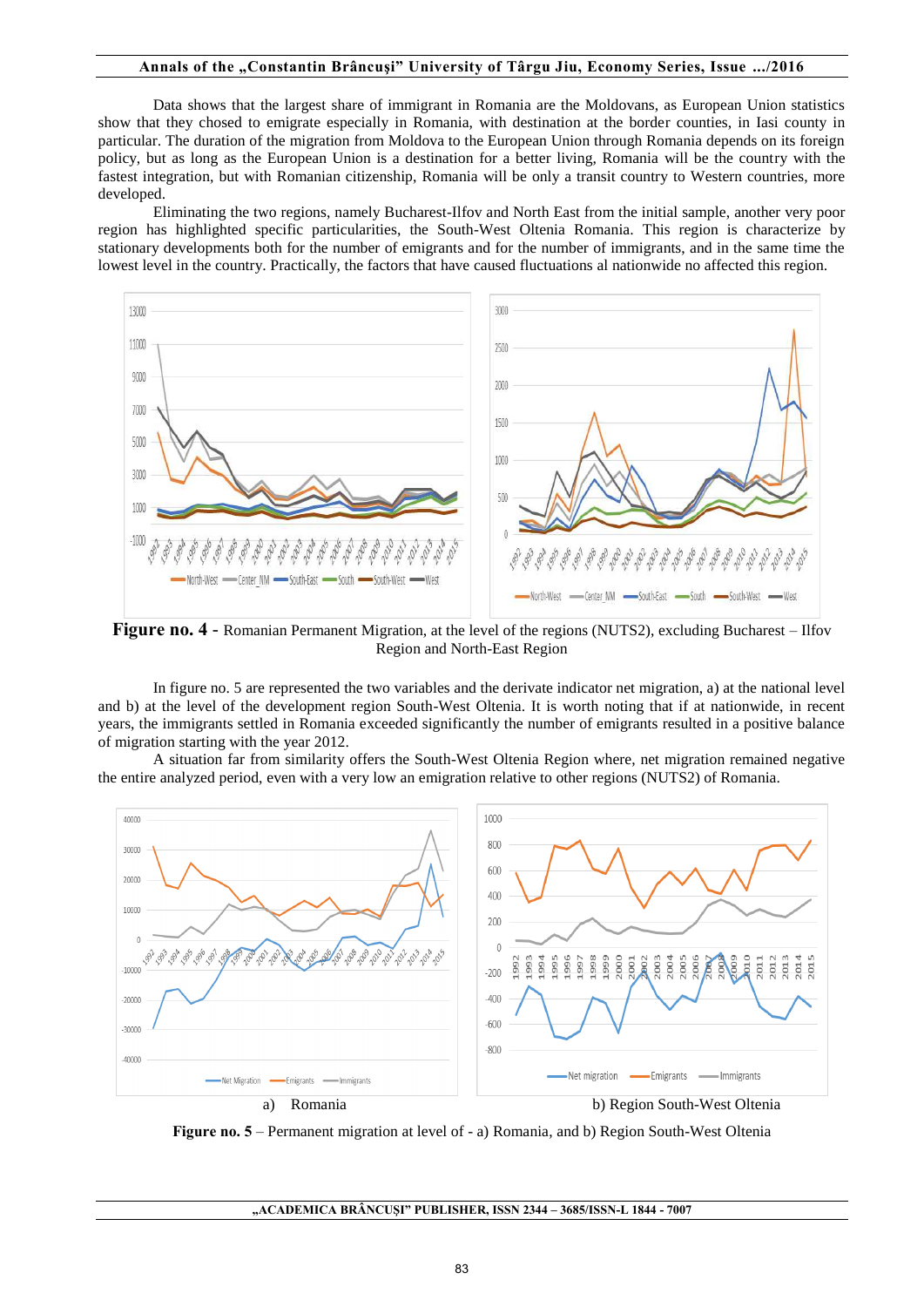The evolution of the permanent migration in the couties of the Region South-Oltenia is prezented in the figure below.



**Figure no. 6** – Permanent migration at the level of Region South-West Oltenia (NUTS2) and its counties

Table no. 4 presents data by counties of departure of emigrants and respectively, of arrival of immigrants at the level of South-West Oltenia Region, the region of study case, one of the atypical regions, regarding the migration.

| uuron |     |             |          |     |      |          |    |      |          |    |           |          |              |     |          |     |        |                 |
|-------|-----|-------------|----------|-----|------|----------|----|------|----------|----|-----------|----------|--------------|-----|----------|-----|--------|-----------------|
|       |     | S-W Oltenia |          |     | Dolj |          |    | Gori |          |    | Mehedinti |          |              | Olt |          |     | Valcea |                 |
| Year  | т   | E           | Net<br>м | Т   | E    | Net<br>м | 1  | E    | Net<br>м | 1  | E         | Net<br>м | <b>I</b>     | E   | Net<br>м | т   | Е      | <b>Net</b><br>м |
| 1992  | 56  | 581         | $-525$   | 19  | 222  | $-203$   | 6  | 73   | -67      | 14 | 138       | $-124$   | 10           | 57  | -47      | 7   | 91     | $-84$           |
| 1993  | 50  | 351         | -301     | 27  | 160  | $-133$   | 5  | 46   | $-41$    | 12 | 78        | -66      | 1            | 19  | $-18$    | 5   | 48     | $-43$           |
| 1994  | 27  | 396         | $-369$   | 8   | 163  | $-155$   | 2  | 37   | $-35$    | 11 | 100       | -89      | $\mathbf{1}$ | 38  | $-37$    | 5   | 58     | $-53$           |
| 1995  | 99  | 791         | $-692$   | 39  | 436  | $-397$   | 7  | 64   | $-57$    | 26 | 98        | $-72$    | 8            | 69  | $-61$    | 19  | 124    | $-105$          |
| 1996  | 55  | 767         | $-712$   | 16  | 385  | $-369$   | 11 | 86   | $-75$    | 14 | 113       | -99      | 7            | 51  | $-44$    | 7   | 132    | $-125$          |
| 1997  | 183 | 835         | $-652$   | 66  | 348  | $-282$   | 36 | 77   | -41      | 39 | 169       | $-130$   | 11           | 102 | -91      | 31  | 139    | $-108$          |
| 1998  | 225 | 614         | $-389$   | 88  | 245  | $-157$   | 24 | 52   | $-28$    | 60 | 105       | $-45$    | 19           | 84  | $-65$    | 34  | 128    | $-94$           |
| 1999  | 142 | 574         | $-432$   | 54  | 246  | $-192$   | 25 | 40   | $-15$    | 38 | 88        | $-50$    | 6            | 56  | $-50$    | 19  | 144    | $-125$          |
| 2000  | 105 | 772         | $-667$   | 38  | 296  | $-258$   | 21 | 58   | -37      | 17 | 111       | $-94$    | 6            | 96  | $-90$    | 23  | 211    | $-188$          |
| 2001  | 162 | 468         | $-306$   | 50  | 224  | $-174$   | 28 | 28   | 0        | 30 | 53        | $-23$    | 13           | 47  | $-34$    | 41  | 116    | $-75$           |
| 2002  | 130 | 306         | $-176$   | 40  | 129  | $-89$    | 16 | 33   | $-17$    | 25 | 36        | $-11$    | 16           | 20  | -4       | 33  | 88     | $-55$           |
| 2003  | 115 | 489         | $-374$   | 55  | 196  | $-141$   | 17 | 52   | $-35$    | 13 | 44        | $-31$    | 2            | 43  | $-41$    | 28  | 154    | $-126$          |
| 2004  | 104 | 589         | $-485$   | 40  | 306  | $-266$   | 6  | 38   | $-32$    | 22 | 49        | $-27$    | 8            | 46  | $-38$    | 28  | 150    | $-122$          |
| 2005  | 113 | 488         | $-375$   | 49  | 262  | $-213$   | 11 | 43   | -32      | 20 | 46        | $-26$    | 12           | 58  | $-46$    | 21  | 79     | -58             |
| 2006  | 193 | 617         | $-424$   | 84  | 297  | $-213$   | 21 | 46   | $-25$    | 29 | 84        | $-55$    | 15           | 77  | $-62$    | 44  | 113    | -69             |
| 2007  | 330 | 451         | $-121$   | 126 | 210  | $-84$    | 25 | 45   | -20      | 58 | 59        | -1       | 29           | 59  | $-30$    | 92  | 78     | 14              |
| 2008  | 373 | 419         | $-46$    | 137 | 165  | $-28$    | 30 | 50   | $-20$    | 77 | 56        | 21       | 21           | 63  | $-42$    | 108 | 85     | 23              |
| 2009  | 330 | 607         | $-277$   | 119 | 283  | $-164$   | 28 | 57   | $-29$    | 49 | 79        | $-30$    | 22           | 76  | $-54$    | 112 | 112    | 0               |
| 2010  | 250 | 449         | $-199$   | 101 | 192  | $-91$    | 13 | 55   | $-42$    | 46 | 51        | -5       | 15           | 62  | $-47$    | 75  | 89     | $-14$           |
| 2011  | 300 | 759         | $-459$   | 137 | 299  | $-162$   | 31 | 84   | $-53$    | 37 | 108       | $-71$    | 40           | 122 | $-82$    | 55  | 146    | $-91$           |
| 2012  | 258 | 791         | $-533$   | 101 | 291  | $-190$   | 25 | 71   | -46      | 24 | 79        | $-55$    | 35           | 195 | $-160$   | 73  | 155    | -82             |
| 2013  | 239 | 797         | $-558$   | 93  | 277  | $-184$   | 22 | 84   | $-62$    | 32 | 111       | $-79$    | 25           | 210 | $-185$   | 67  | 115    | -48             |
| 2014  | 301 | 681         | $-380$   | 135 | 260  | $-125$   | 41 | 69   | $-28$    | 42 | 92        | $-50$    | 42           | 162 | $-120$   | 41  | 98     | $-57$           |
| 2015  | 372 | 833         | $-461$   | 140 | 303  | $-163$   | 35 | 113  | $-78$    | 54 | 103       | $-49$    | 63           | 190 | $-127$   | 80  | 124    | $-44$           |

Table no. 4 – Evolution of permanent migration at the level of South-West Region, Immigration, Emigration and Net Migration

Source: author processing with Excel based on data from Tempo Online, <http://statistici.insse.ro/shop/>

The data in Tables 5 and 6 highlights major differences between the region's counties, Dolj and Valcea counties being somewhat affected by the migration phenomenon, other counties had recorded for the entire period very low levels both in the number of emigrants, but especially of immigrants in the region.